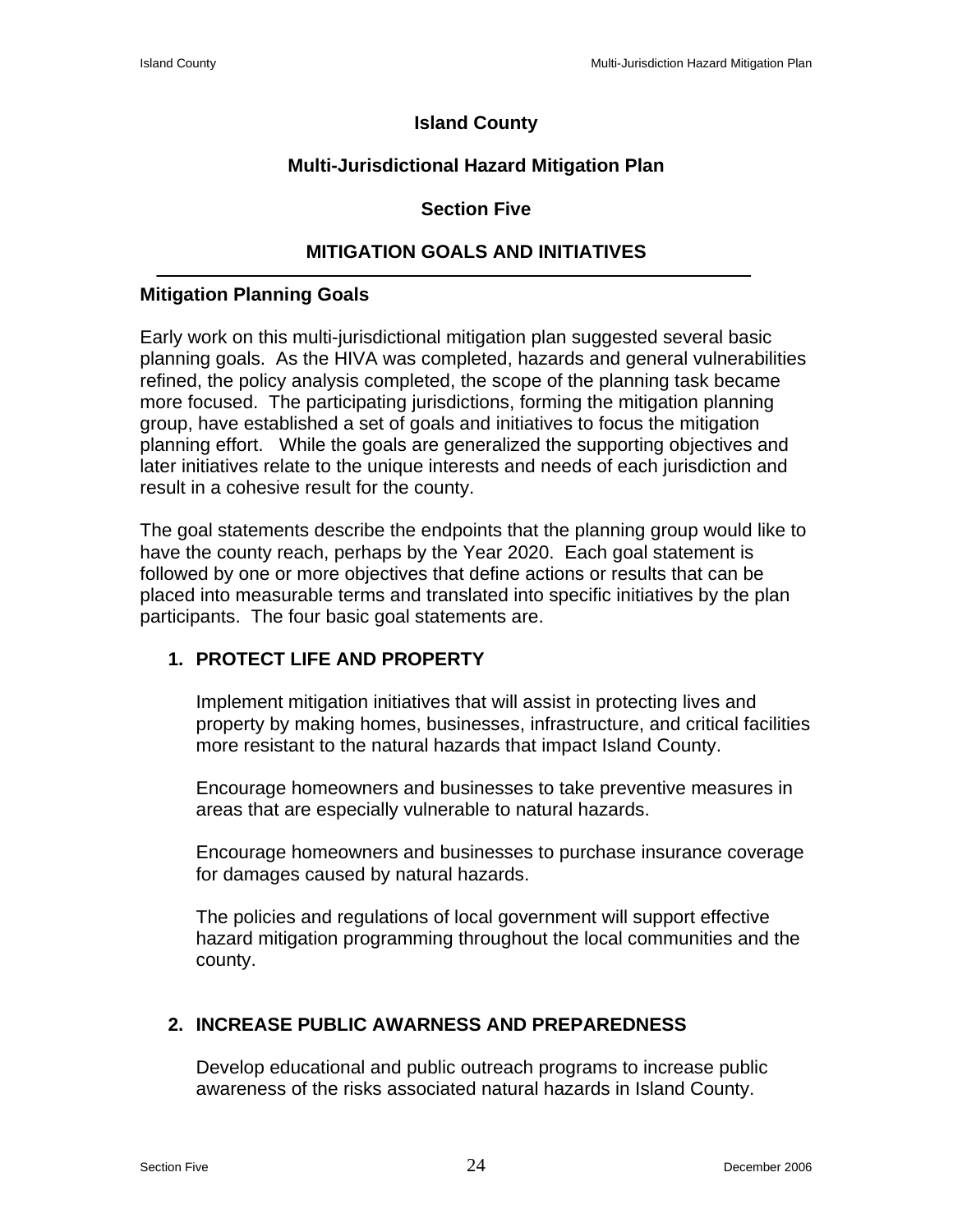Continue individual and group preparedness training to strengthen local emergency support and self-reliance. Promote a policy of seven days of supplies if normal services are interrupted.

Continue the Community Emergency Response Team "CERT" program to build a neighborhood level corps of trained volunteers that can assist each other until first responders arrive.

### **3. PROMOTE PARTNERSHIPS AND MUTUAL SUPPORT**

Strengthen inter-jurisdictional emergency planning, formal mutual aide agreements, and information exchange.

Promote multi-jurisdictional mitigation projects for increased value and greater likelihood of funding success.

# **4. PROVIDE EMERGENCY SERVICES**

The county and it separate jurisdictions will have the ability to initiate and sustain emergency response operations during and after a disaster.

The availability and functioning of the county's infrastructure will not be significantly disrupted by a disaster.

The health, safety, welfare, and economic vitality of the county's residents and businesses will not be significantly disrupted by disaster.

These goals and objectives also create a framework for development of proposed mitigation initiatives. Initiatives support the goals, but more importantly, initiatives address specific natural hazard risks identified by plan participants. There should be a direct linkage between the identified hazard, the risk for the jurisdiction, and the initiative to mitigate that risk.

As the Island County Multi-jurisdiction Hazard Mitigation Plan is reviewed and updated, the goals, supporting objectives, and initiative statements are also reviewed to ensure they are still applicable to meeting the unique needs, interests and desires of the community and county.

#### **Initiative Development**

Mitigation initiative development is an on-going activity. As was the case with the development of goals some initiatives surfaced during the research and the compilation of the HIVA. Other initiative subjects were suggested informally during emergency planning meetings, exercises, and discussions with jurisdiction officials, first responders, and county residents. The level of effort needed to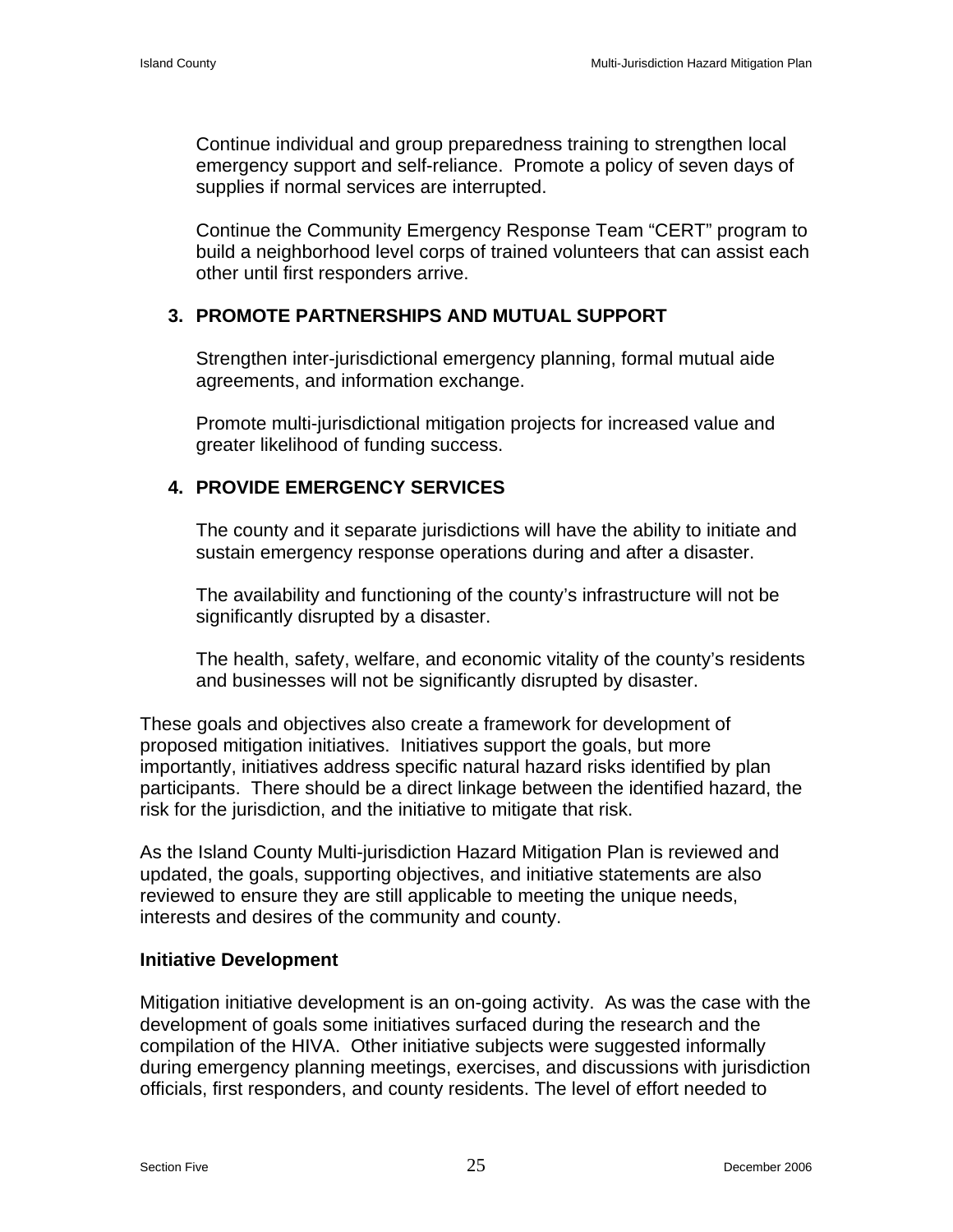extend detailed mitigation planning to the individual neighborhood level is not available at this time. The plan maintenance and update process must include provisions to continue analysis of the mitigation plan and forums for continuing input if the plan is to become the comprehensive document it was intended to be.

Initiatives developed by each participating jurisdiction are in Appendix F. All initiatives were reviewed to determine if they might become multi-jurisdictional initiatives. They were also analyzed to ensure they were in concert with county policy and that if implemented they would not conflict with other plans, projects, or programs.

#### **The Prioritization of Mitigation Initiatives**

Because this plan is multi-jurisdictional, the prioritization of initiatives must be done at the individual jurisdictional level based on the needs and programs of that body, and accomplished as resources can be secured. Additionally, the funding to complete any initiative will likely be acquired from a variety of sources. Funding issues alone prevent any hard and fast initiative implementation schedules.

Each jurisdiction proposing mitigation initiatives should conduct a cost-benefit analysis of the initiative and other options. While a cost-benefit analysis can be done more than once to account for changing factors, one should be accomplished immediately prior to a funding request or grant application to ensure that the best plan is presented and the best use of the resources is being planned given available information.

To the extent possible, participating jurisdictions should prioritize their initiatives based on the following factors.

Initiatives that have a positive cost/benefit analysis. Initiatives that eliminate repetitive loss or damage. Initiative that are multi-jurisdictional in scope and benefit. Initiatives that provide the greatest good for the greatest number. Initiatives with wide broad-based public and elected official support. Initiatives for which funding is already secured. Initiatives that qualify for alternative or matching funding.

While it is recommended that these be the primary factors in recommending and prioritizing initiatives, it is recognized that each jurisdiction is responsible for the funding of their projects, the conduct of their operations, and response to other factors that may apply.

As a part of the plan maintenance process, at each annual review conference, the Island County Mitigation Planning Group and initiative sponsors will meet to review the plan, review the proposed mitigation initiatives already included in the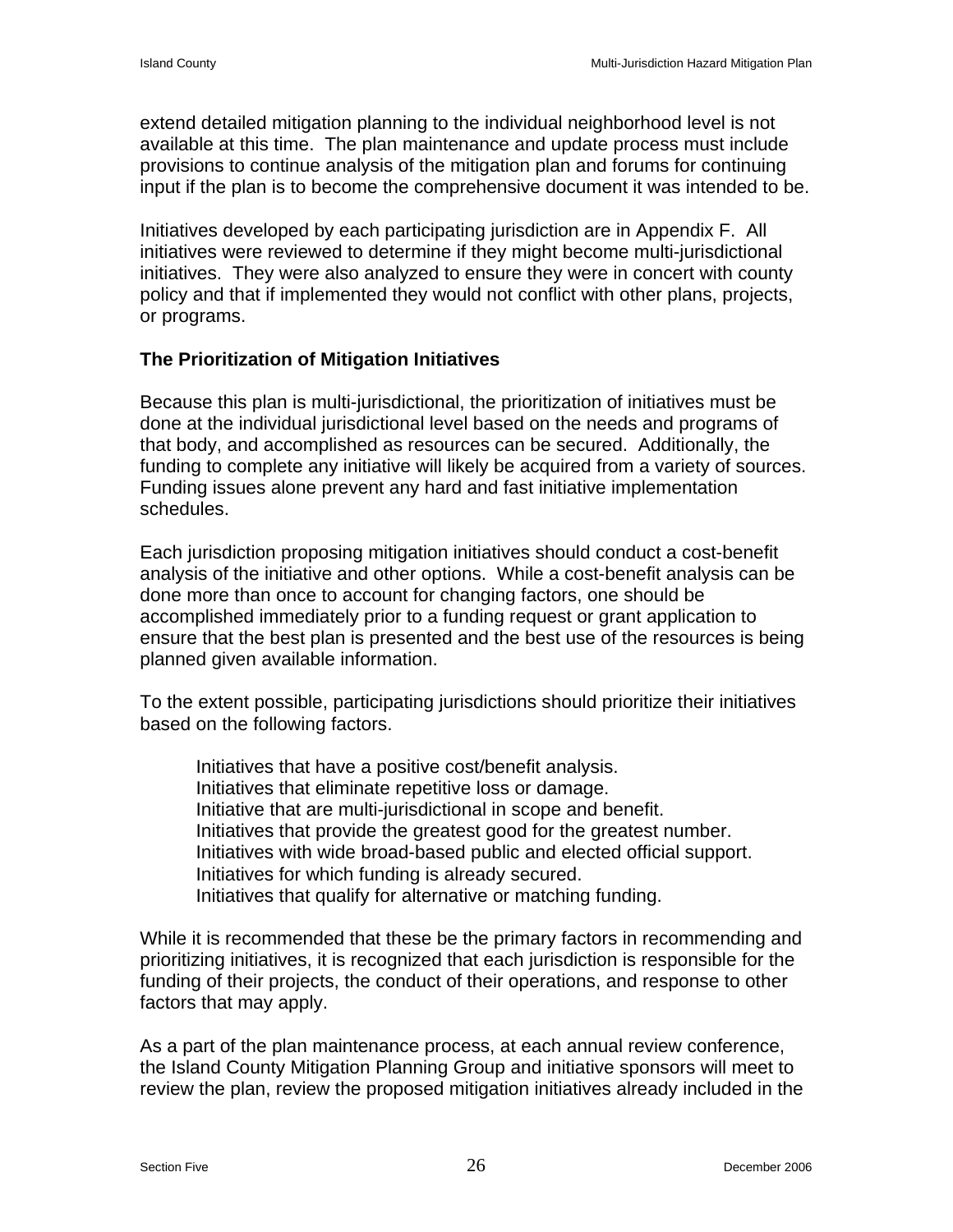plan, and review those that have been proposed for inclusion. Again, the goal is to plan and implement projects that provide the most value for the most citizens given the resources used.

## **Potential Funding Sources**

#### *Local funding Sources*

Local resources to implement mitigation initiatives vary based on each jurisdiction's function, authority, and operational capability and capacity. Local resources may include:

- Capital improvement project funding.
- Authority to levy taxes and special bonds
- Special grant programs.
- User fees for services (solid waste, water treatment)
- Other sources yet to be identified.

Taxes and user fees generated by economic activity are a primary funding source for government activities. A slow economic environment drastically limits the funding capabilities and levels for local jurisdictions. Competing essential programs such as wages, the rising costs of goods and services, and new entitlements limits the funding available for the mitigation initiatives in this plan.

#### *State Funding Sources*

- State administered Hazard Mitigation Grant Program, Flood Mitigation Act, and Pre-Disaster Mitigation Programs.
- Department of Ecology Flood Control Assistance Account Program (FCAAP).
- Department of Transportation Emergency Relief Program
- Office of Community Development Community Development Block Grants.
- Programs administered by the Washington State Transportation Improvement Board.
- Programs administered by the Washington State County Road Administration Board.
- Other Sources yet to be identified.

An extensive list of state funding opportunities is available at the following web site: www.infrafunding.wa.gov.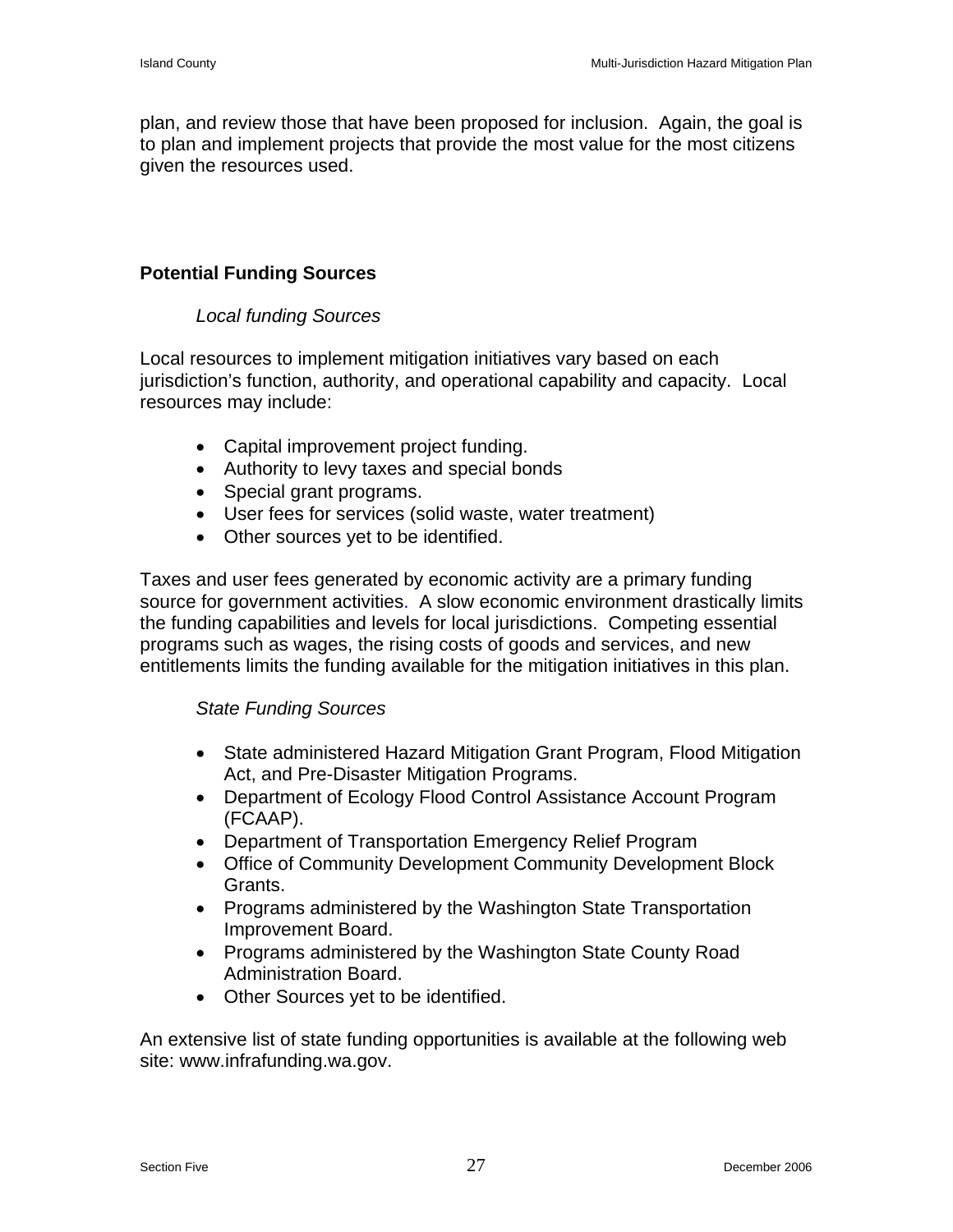### *Federal Funding Sources*

- Stafford Act, Section 404 Hazard Mitigation Grant Program
- Stafford Act, Section 406 Public Assistance Program Mitigation Grants.
- Disaster Mitigation Act of 2000 Pre-Disaster Mitigation Program Competitive Grants.
- United States Fire Administration Assistance to Firefighters Grants.
- United States Small Business Administration Pre and Post Disaster Mitigation Loans.
- United States Department of Economic Development Administration **Grants**
- United States Department of Housing and Urban Development Grants such as the Community Development Block Grant Program.
- United States Army Corps of Engineers.
- United State Department of the Interior, Bureau of Land Management.
- Federal Highway Administration.
- Other sources yet to be identified.

A listing of federal funding opportunities identified in the document, "Federal Mitigation Programs, Activities and Initiatives," is available at the following web site: http://www.fema.gov/plan/mitplanning/. The document includes information on federal mitigation programs. A collected list of other mitigation related grant programs is included in Appendix H of this plan. This document is a compilation of several web-based searches on the Infrastructure Database at: http://www.infrafunding.wa.gov/.

# **Summary**

The planning group recognizes that it will take a long time and implementation of many if not all of the proposed initiatives approved for this plan, to make Island County a truly disaster-resistant community. However, the continuing dedication to the safety and welfare of the community shown by the participants in this planning process will establish the base to move hazard mitigation process forward.